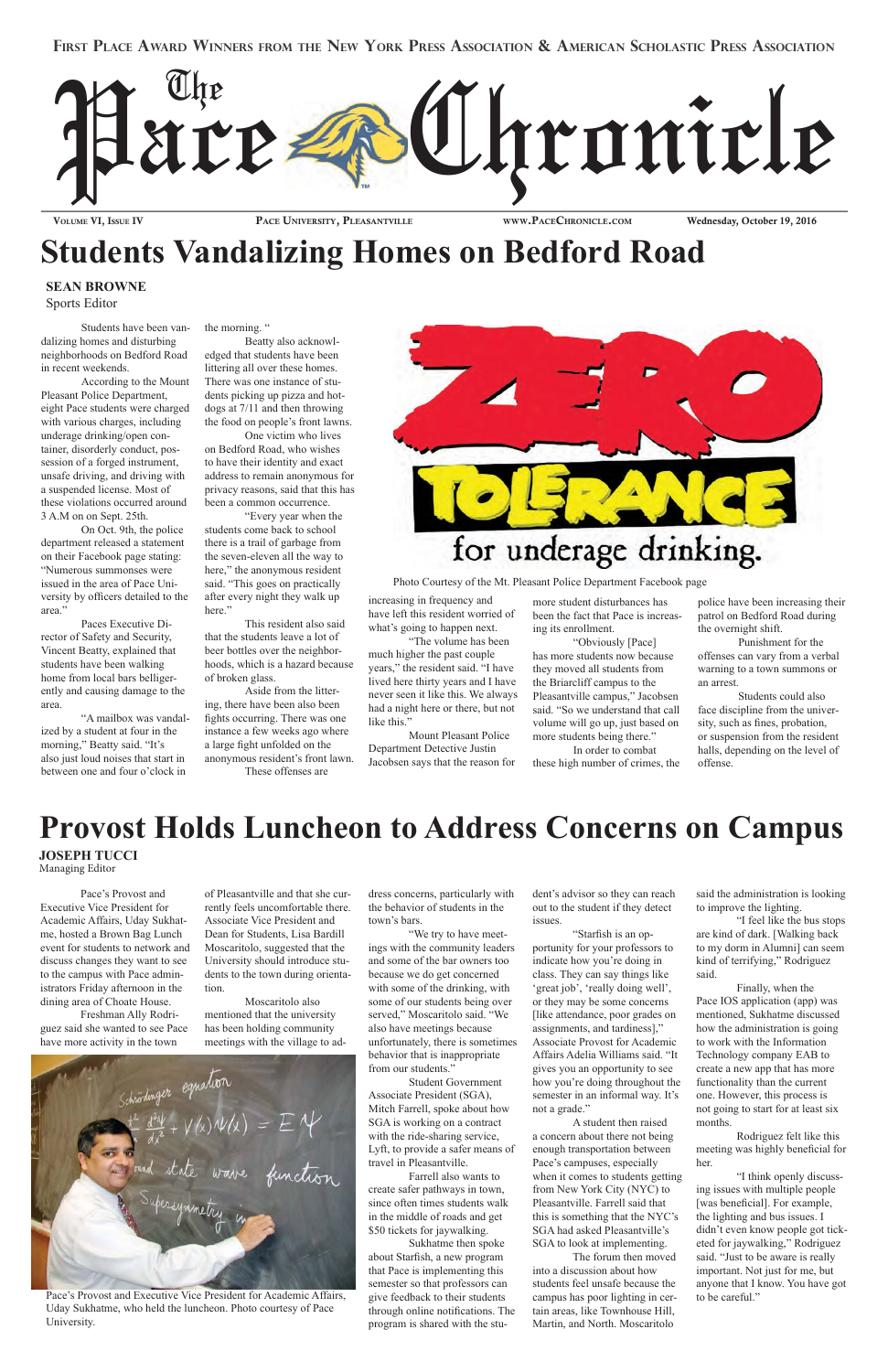# FEATURE

The Pare Chronicle<br>WEDNESDAY, OCTOBER 19, 2016 P<sub>AGE</sub> 2

# **Greek Organization Gets Candid About College Loans**

**TABATHA GONZALEZ** Feature Writer and Photographer

 National Breast Cancer AwareneThe sisters of Sigma Lambda Upsilon (SLU) hosted their "I Am Not a Loan event," where they discussed the fnancial loans college students borrow and the rules and regulations that come with them, last Wednesday in Kessel's Butcher Suite.

 SLU sisters Madeline Barrios and Amber Borrero presented an informative PowerPoint which included statistics about the amount of students who borrow loans and the amount of students who are still paying their debts back. American students are over \$1.3 trillion in debt from loans.

 To help students understand real-life scenarios of how people deal with loans, SLU members had exercises for the attendees. Students were handed a card with a given economic class: lower class, middle class, and upper-middle class. With this, was their income

and monthly dues including mortgage, car payments, food expenditures, and miscellaneous bills.

 Participants were then given three colleges their "children" were accepted to. The groups had to make their best fnancial decision based off of the hypothetical lifestyles they were given.

 Some students had a different perspective on loans. They claimed that loans just accumulate with other bills that adults would normally have to pay for; like mortgage, car, and electric bills. They made the point that loans may seem like a lot to pay off at once, but students will never have to pay them in that way. They will be given the opportunity to pay them throughout time in small portions.

 Often, students do not understand the terminology behind loans and just accept them when offered from fnancial aid, which can lead to loan debt.



To avoid this, SLU informed the students who attended about common loan terms they might have been familiar with such as subsidized and unsubsidized loans.

 Many attendees did not know that subsidized loan mean that the loan's interest does not apply while in school, whereas, an unsubsidized loan does have interest while the student is in

school.

 "We believe that students don't really know much about student loans or debt so we wanted to educate our peers about this topic. Iamnotaloan.org is an organization that pledges to take action to reduce student debt. We want students to know there is something you can do about this," Borrero said.

SLU then encouraged

the attendees to go out and vote in the upcoming presidential election. They stated how Donald Trump wants to fx the student debt problem in the country but has not yet stated a plan on how to do so. On the other hand, Hilary Clinton wants to implement a student loan forgiveness plan which allows students to lower their payments and refnance loans to current interest rates.

#### Courtesy of Creative Commons.

## **Media Professor La Rosa Teaching Students To Make Films About Their Passions**

 It wasn't until her study abroad as an undergraduate student that Melanie La Rosa's life was changed.

 La Rosa, a flmmaker, producer, and media professor at Pace University, attended the University of Michigan as an undergraduate student and graduated with a Political Science degree. However, when it was time to choose an internship, La Rosa chose one in Costa Rica, where she would have to make a video in a coastal town. It changed her

life from then on.

 "[I used] a very old VHS camera. It's what you got on an internship in Costa Rica and I made a documentary on ecotourism because it was a coastal town where there was a lot of surfng and new hotels being built," La Rosa said. "It was very rural and there was an infux of people coming for Eco-tourist hotels. So, they were going through a lot of changes."

 This project became an inspiration for La Rosa to create more flms. After she graduated, she moved to San Francisco to work at human and civil rights organizations, such as the American Civil Liberties Union and a Native American empowerment organization.

 Around the time she was working at these organizations, one of her friends was in the midst of a gender transition from female to male. To La Rosa, this was the perfect opportunity to make a serious documentary for the world to see and so she

### **LIA TASSINARI**

Social Media Editor

created the flm, "Sir: Just a Normal Guy."

 The young producer began to flm her friend, Jay Snider, and his transition process by herself. Although La Rosa admitted that she wasn't fully equipped when it came to the audio aspect of flmmaking at the time, this documentary caught the attention of many around the world.

 "I had a cut [of the documentary] and I sent it to the New York Gay and Lesbian Film Festival and they premiered it," La Rosa said. "I sent it to a lot of festivals but I got it into the New York one. I was super excited and then I started getting invitations from other flm festivals around the country and there

were a bunch of international ones, like Australia and Canada."

 At that point, La Rosa knew that flm school at Temple University was the next step in her life. There, she became more advanced at making flms and created the documentary she is most proud of "The Poetry Deal: A Film with Diane di Prima."

 di Prima was a prominent writer of the beat generation, an era where writers challenged literary norms. La Rosa was fascinated with di Prima and even read her autobiography twice.

 "One of the fun things to do with a documentary is that you can randomly introduce yourself to people and say, 'Can I make a flm about you?" Amazingly, in this case, [di Prima] said yes," La Rosa said.

 The documentary took seven years to complete.

 "[di Prima] wasn't the easiest person to work with," La Rosa said. "But she's kind of a revolutionary. The things you love about them are also the things that frustrate you. She just didn't operate on a very normal person schedule. So it just took a long time for me to get all of the footage and also to get the money."

 Once it was complete, the documentary was shown at 13 different screenings around the country. Not only was this one of her most successful flms, but it was an experience that has taught La Rosa about the most valuable concepts of flmmaking: raising money and fnding time. "Because I didn't know so much about the technology when I made my frst flm, I became a little obsessed when I learned everything," the media professor said. "Now I know I can just go out and shoot, edit, and make a flm. But, for me, it's just fnding time now. It takes a lot of time." La Rosa is currently working on a new flm, "How to Power a City," which is about renewable energy in New York City and New Jersey. She hopes that her new flm will be completed in one year. In the meantime, she continues to teach at Pace and advise its flm club, Film Appreciation Program of Pace.



Professor Melanie La Rosa. Courtesy of Melanie La Rosa.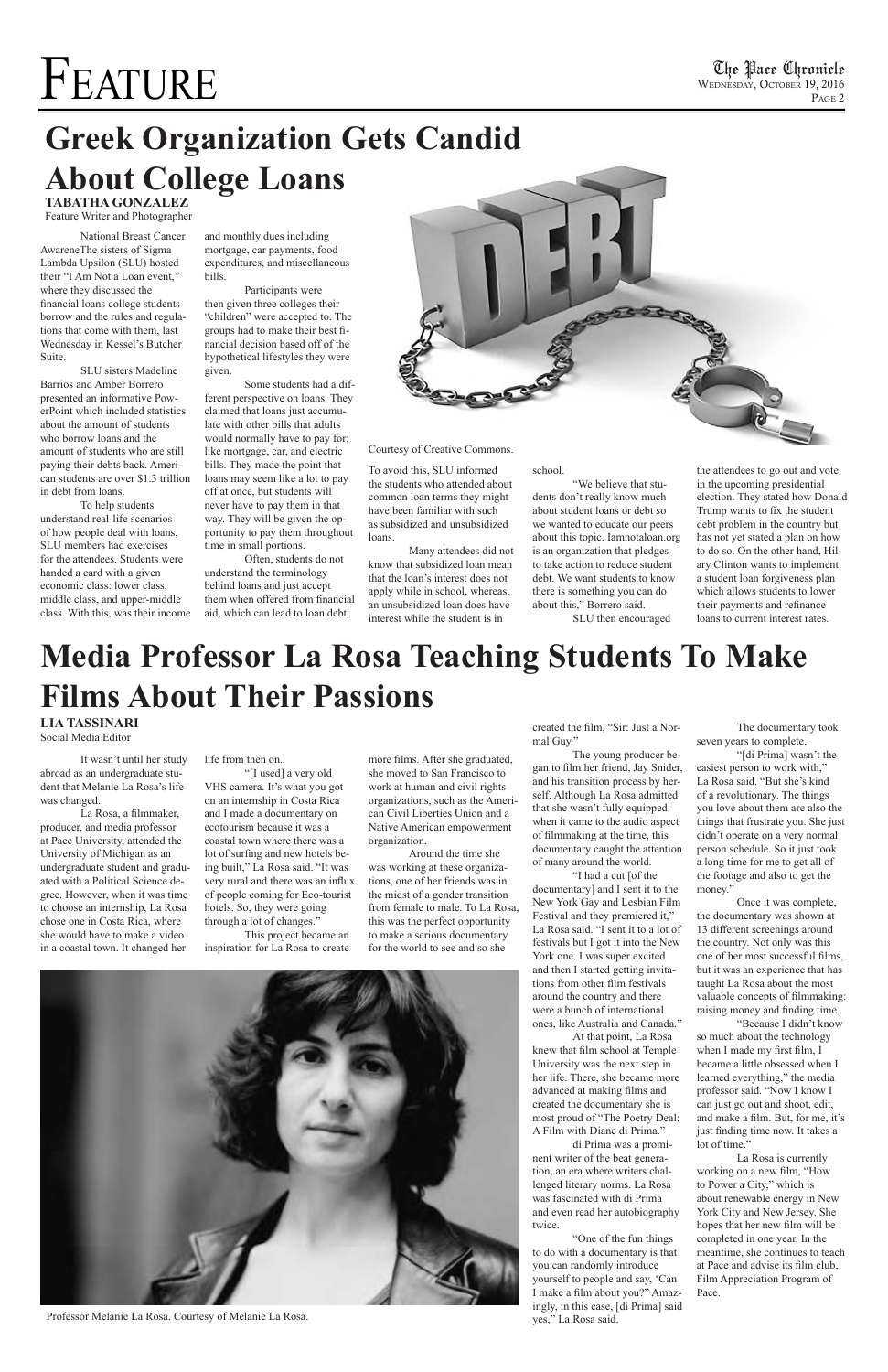WEDNESDAY, OCTOBER 19, 2016 PAGE<sub>3</sub>

# The Place Chronicle  $\mathrm{FEATURE} \sum_{\mathrm{PACE} \ 3}$

# **An Ode to Media, Communications, and Visual Arts Majors**

No offense to English majors - keep doing your thing. If only people know how drastically different our two majors are.

In an effort to break the stereotypes and educate the masses, I will give you all the breakdown of what it's actually like to be a member of the Media, Communications, and Visual Arts department. (Represent!)

Communications is not a skill that everyone has, yet it's needed everywhere. Every single industry, job, and career rely on communicational skills, one way or another. Our degree can be applied anywhere - because as mentioned before, it's not a skill

I'll be two steps ahead of other candidates, and it's all because of classes like this.

MCVA students are media experts. We possess exceptional analytical research, writing, and visual skills. We're persuasive, passionate, engaging, and we know how to tell a story on a variety of platforms using different mediums. Meanwhile, other students can barely write a decent term paper.

I'm in no way saying our major is the be-all-end-all (or am I?), but I am saying that those who criticize it wouldn't last a day in our felds. So here's to us, the (underestimated) MCVA majors. May our creative energy (and pride) live on.

that many know how to navigate effectively. And more often than not, companies rely heavily on internal and external communications - and it usually makes or breaks them.

Contrary to popular belief, MCVA majors are not "easy A's" nor do we only spend our time "writing papers." In fact, it's probably one of the most hands-on departments that do an excellent job at getting students ready for their careers.

Heck, one of my Public Relations classes right now is a simulation of the "real world." News fash: the real world is not easy. It's a slap in the face. But come graduation in May,

**NIHAL AL QAWASMI**  Opinion Editor



Imanuel Pasaka via StockSnap

### **OSA Innovations Increase University's Student Retention Rate**

**MICHELLE RICCIARDI**

Editor in Chief

The retention rate at Pace University has increased by more than 1% according to Assistant Vice President for OSA, James Curry, and he says that the innovations at OSA are driving this change.

"It's about engagement and keeping the student connected," said Curry. "That's what we're trying to do and that is what advisors and housing and athletics is trying to do. I think we're getting to the student better and it's all a part of the educational process."

OSA's innovations began in 2010 and have included getting rid of "old formats" and updating their processes to enhance communication with Pace students.

In order to increase effciency, the department continues to decrease waiting time by taking the initiative to contact students, simplify forms, advance technology, measure staff accountability, and even decrease or reassign staff.

"We've made a lot of progress since [2010]. Student service is our number one priority. Speed and efficiency and accountability is also a top priority," said Curry. "The goal was to understand where we went wrong [during contact with students], how to fix the process, and then how we can change it for the future so we can capture students before they get to that situation."

Curry says that he values the university's relationship with students and was inspired to create change because of his own experiences as a student.

"I came into higher education as a CUNY student. I was that student who hated the bursar/registrar," said Curry. "My foundations are motivated because I know what the student is going through not only academically but also the complexities of managing other inefficiencies that compound this negative feeling that [students] have for both the institution and



Office of Student Assistance (Courtesy of Pace University's Homepage)

its divisions."

According to Curry, OSA collects student feedback about their experiences with the department through surveys and recordings. These student responses are then analyzed and used to create a better relationship between the students and the department.

"[Before newer processes] we had no way of accounting for student contacts, no way of knowing who had that contact, or the quality of conversation and

it was all hearsay," Curry said. "So we built a tool internally that manages all of that by tracking and recording every single student interaction. We then look at the data and try to fgure out why the students are falling [into a certain level of satisfaction]."

Curry says that Pace's "standard of best practice" includes having high quality of relationships with students, high volume of contact, and knowledge about each student so OSA can fully understand who a student is before they approach the department with any questions or problems.

"Loyalty is really important to me. I'm a big believer in making sure that students understand that we are here for them and that we take them seriously," said Curry. "That also kind of shows students that them can be loyal to the university. We are building relationships with them and that has been one of the foundations [of change]."

### **Pace Professor to Appear in Big Apple Film Festival**

**OPINION** 

Pace University Professor of literature and music and author, Dr. Nick Catalano, will appear in a Big Apple Film Festival 2016 movie.

Catalano will be featured in a new jazz film titled, They Died Before 40. The film will open November 1 at Village East Theaters in Manhattan before screening at other international festivals and nation-wide release. Students and faculty are encouraged to attend.

#### **JANINE JONES** Copy Editor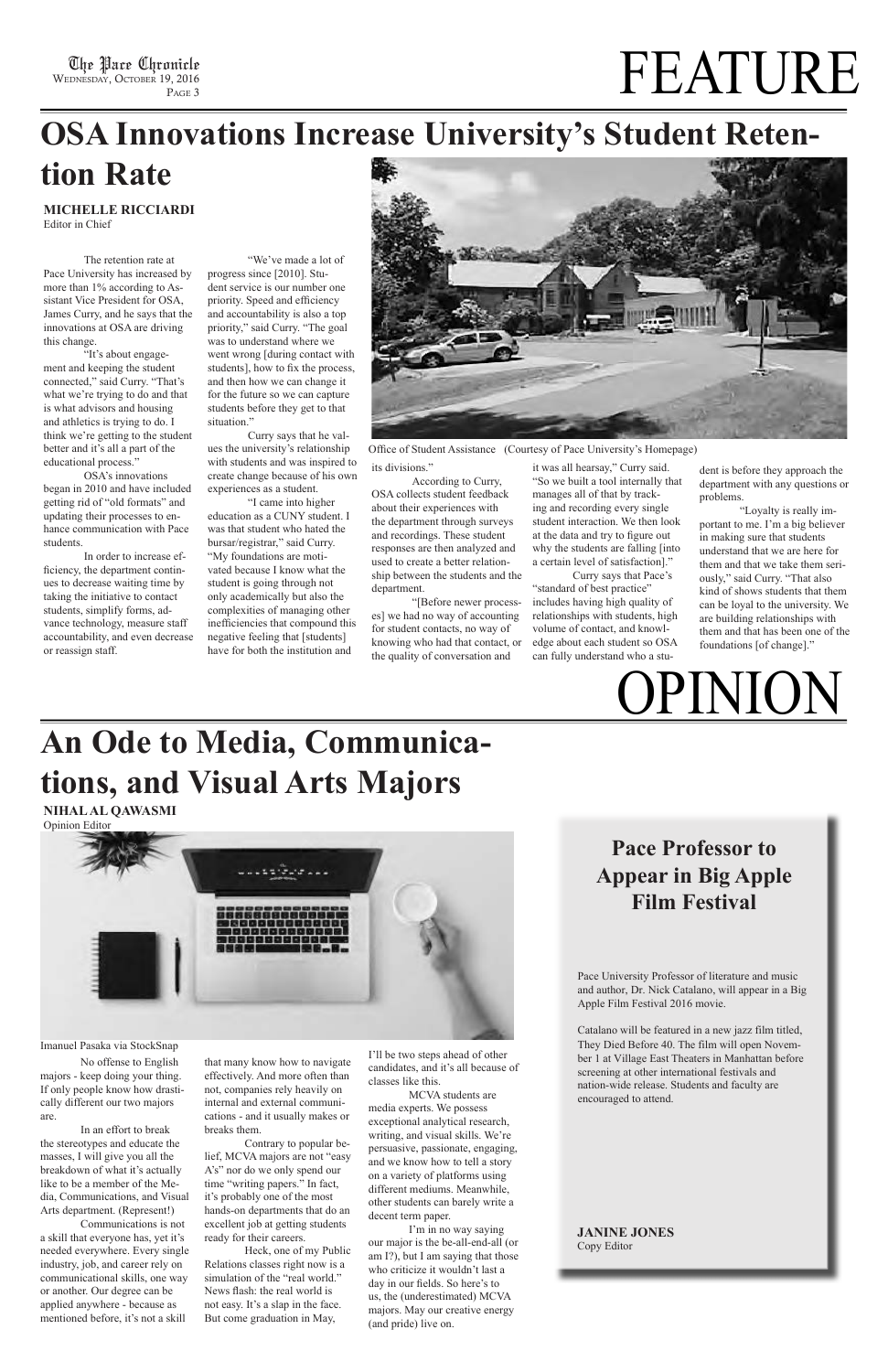# **OPINION**

Nu Zeta Phi's "Think Pink" Fashion Show for Breast Cancer Awareness took place in Kessel's Gottesman Room last Friday night. Breast Cancer Awareness is one of Nu Zeta Phi's philanthropies and October is Breast Cancer Awareness month.

The show featured three contestant rounds - Sleepy Pink, Sexy Pink, and Professional Pink - where each contestant was asked a different question and had a chance to walk the runway. Each contestant was escorted to the runway by a Nu Zeta Phi sister.

There was a five dollar entrance fee, and all proceeds will be donated to the Breast Cancer Research Foundation.

The show began with a breast cancer awareness video, which was about five minutes long. The informational video highlighted important facts like one in eight women in the U.S. will develop invasive breast cancer over the course of her lifetime and that men can also

#### have breast cancer.

"It's for a good cause and you get food so, it's a winwin," sister of Sigma Iota Chi Ali Idzinsk said.

During the frst "Sleepy Pink" round, contestants were asked, "What's your perfect date?" Answers from contestants included, "anything in Manhattan," "long walks," and "Kessel". During "Think Pink's" second round, "Sexy Pink", contestants were asked, "What's your favorite pickup line?" The audience loved the answer, "Are you Google? Because you're everything I've been looking for."

To fnish off the last "Professional Pink" round, contestants were asked, "Where do you see yourself in ffteen years?"

sions which I'd like to share . . . and have my reader consider. In sum, I do believe that when we were "evicted" from the Garden of Eden, we, with great forethought and compassion, were given three things the BOSS (the one who created and then evicted us) knew would stand us in good stead on the oftentimes difficult road we would travel: a sense of humor, a love of music, and Toto. Why these three?

> In between rounds, there were performances by the 808 step team, Annie Alfero, and Joseph Kelly with Mitch Farrell. The frst performance were covers performed by Mitch Farrell and Joseph Kelly.

Think Pink Fashion Show 2017 (Courtesy of Nu Zeta Phi's Instagram)

Sometimes when I have a moment "between the busys," I still think about those BIG questions like, "Why am I here?" "What's my purpose?" "Why?" Oh yes, I know it would seem absurd to many—especially young people--if they knew I had such thoughts. After all, I'm not twenty! I'm not even forty! But I'm still thinking about them . . . and I have a feeling that others like me, from the "boomer"

generation, do too! For, the truth is, we may seem old to many, but we're all still just kids in "wrinklier skin." We still get hurt by the same things. We're still afraid of the same things. We still love the same things. We just don't tell!

Anyhow, at this point, unfortunately, I really haven't discovered any BIG answers to those BIG questions. But I have come to some smaller conclu-

Well, for example, let's take humor. When we laugh we are actually looking at a problem from a new and objective perspective. Indeed, we are "standing back" and seeing this treacherous skyscraper of a "mountain" we've made turn into a lowly "nothing much" of a "molehill." In consequence, our ability to cope with it—whatever the "it" is—magically and instantaneously appears. We suddenly feel strong. We begin to believe we can conquer whatever the problem is. No, it's no wonder at all that in the worst of times people MUST laugh! If not, the pain, the weight of anguish, would be too great! Thus laughter is a vital, life-giving escape, a safety valve, a NECESSITY! I'm sure it keeps us all SANE! (I've never seen people who suffer from mental illness laugh!) Think about it!

### **Still Trying to Figure Things Out—A "Thought" Piece DIANE CYPKIN**

Then there's music. Have you ever noticed how when you listen to music, I mean RE-ALLY LISTEN, it takes you to another place! It can make you happy when you are sad, helping you leave behind a world "too much with us" to soar beyond it! Then again, if you like, it can allow you to "explore" your sadness. (There's nothing wrong

with that. In fact, it's probably good to "investigate" the "why" of your feelings. What's psychiatry all about anyway?) In short, music helps us dream . . . and, according to those in the know, dreaming is important! We don't know why exactly yet . . . but there's lots of research going on about it. Meanwhile, I've also read that for those truly troubled, music is the only thing that can still reach out to them . . . wherever in their minds they've gone to. Yes, music is truly a gift that helps us continue "being."

Finally, there's Toto. Who's Toto? It's that little dog that came out of the forest to be with us. It's our most faithful companion who will NEVER leave us. It's the one who is happy with us . . . and when nothing else helps, it's that little dog that will kiss your nose and lick your cheek telling you in your sadness, "I understand. I'm with you for always . . . We'll play again, you and I. Just wait and see. I'm waiting . . . see . . ." (P.S. My little dog's name is "Momele.")



Courtesy of Pace.edu

Featured Professor

# **Nu Zeta Phi Fashion Show Goes Pink for Breast Cancer Awareness**

#### **SUSAN ARACANA** Arts & Entertainment Editor



The 808 step team performed perfectly choreographed step moves and interacted with the crowd. Following the 808s, Nu Zeta Phi sister Annie Alfero sang and played the guitar.

Brother of Alpha Phi Delta, Lopergolo, said he entered the event because he, "enjoys participating and watching my pledge brothers walk the runway alongside [him]."

At the end of the "Think Pink" Fashion Show, Kirstin Capasso won frst place, Brother of Delta Kappa Epsilon Simon Driver fnished second, and brother of Alpha Phi Delta Erik Bono took third.

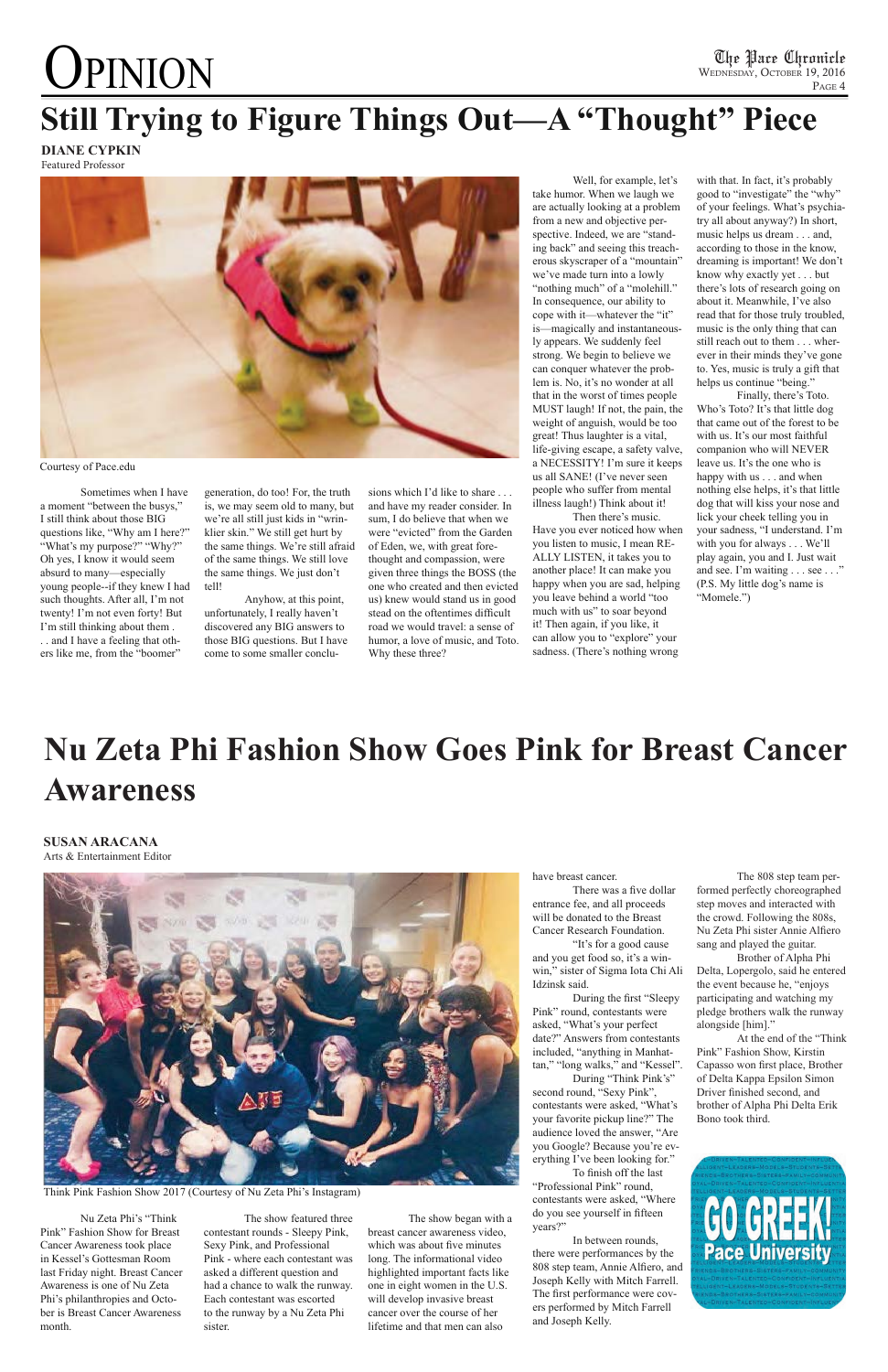# **The Man Behind the Microphone: Marion Stafford "Blame the Comic"**

 "You had one character who had an African Accent in the whole [Lion King], Rafki. The goddamn monkey. So you mean to tell me that this is the only character with an African accent and [the Africans] still have to be bamboos and monkeys with the big red ass," Stafford said.

 Stafford started his comedic career in 2002 after being inspired by other stand-up comedians in his area. The Houston native experienced his frst success in 2004 when he won a competition with The Kings and Queens of Comedy show.

 "My three minutes [At The Kings and Queens of Comedy] won me three thousand dollars, a jacket, and got me on a thirteen-city tour," Stafford said. "I never quit, I just kept moving forward and now stand-up comedy is my full-time job."

 In 2004, Stafford got his frst television appearance at Black Entertainment Television's Coming to The Stage during its second season. There, he felt like he lost due to the network wanting to target certain ethnicities for viewership.

 "Towards the end of the episode, when things were working out, they kept people

of certain ethnic backgrounds for viewership. I didn't fit their puzzle so I didn't get to move on in the comedy competition," Stafford said.

 This year, the comic has seen growth in his social media, with his Facebook account growing from 5,000 followers to over 224,000 after he started releasing comedic videos on the platform. He sees this expansion as the key to future success.

 "I know a guy who has three million followers on Facebook and he goes around the country getting five to ten thousand dollars [performing for the weekend,]" Stafford said. Stafford has also used his comedy for charity work, hosting a show for the Keep a Child Alive Foundation. Before becoming a fulltime comedian, Stafford worked as a certifed special-education teacher, however, he stopped teaching because he has seen more success as a comic.

 "Anytime you work for yourself you have your ups and downs. I will say that since I've stopped teaching, I've made more money than when I was at my job. So, it wasn't a bad move," Stafford said.

 In the next fve years, Stafford hopes to get his own sitcom or movie.

 "I'm defnitely on my way to doing bigger and better things," Stafford said

 The comic booked his show at Pace through the Association for the Performance of Campus Activities. This was the furthest he has ever been from Texas.

 "Pace hit me up and said 'Hey we would love to have you' and I guess my show was clean enough and wasn't too raunchy [that it was appropriate]," Stafford said.

 Although Stafford felt that his brand of comedy didn't always connect with Pace, because he is older than his audience and he is from Texas, he still felt it was a successful event. "He was terrible. You couldn't understand him at all," Junior Joseph Gonzalez said.

**JOSEPH TUCCI**  Managing Editor



Marion Stafford, also known as "Blame The Comic". Photo courtesy of Gigsalad.

The Pace Chronicle WEDNESDAY, OCTOBER 19, 2016 P<sub>AGE</sub> 5

# **Feminism Redefned During The International Day of**

 Pace football captain, DelaneyThis week, I want to talk to you all about a subject that I am surprised I haven't brought up earlier: feminism. Now, before you all roll your eyes to the back of your head, ask yourself, "Do I even know what feminism means?" If you're annoyed at the thought of the word, chances are you don't know. So let me give you the breakdown.

 Feminism: (noun) the advocacy of women's rights on the grounds of political, social, and economic equality to men.

 And in case you didn't know, feminism goes beyond equal pay.

 On October 11th, International Day of the Girl took place - declared by the United Nations. This observance is meant to raise awareness about not only the inequality girls face worldwide, but also the straight up injustices. From educational rights to legal, nutritional, and even medical rights - girls everywhere, to some degree, are still not protected and face severe

discrimination because of their gender.

 However, it's not all bad. The day is also meant to celebrate and support girls and young women all over - and encourage them to reclaim their space and implement themselves fully into society.

 I could sit here for hours and talk about all the issues girls and women face on a daily basis. But, I'm going to try and not make this article super lengthy, so I'll only talk about educational rights (for now).

 According to a speech by Michelle Obama, more than 62 million girls around the world have no access to education. In many places around the world, a lack of education for girls puts them at absolute risk for sexual violence, child marriages, etc.

### **the Girl Festival NIHAL AL QAWASMI**

 In an article released by the United Nations Children's Relief Fund (UNICEF), giving girls an education helps break the cycle of poverty, makes girls less likely to marry young or die in childbirth, and they become



more likely to send their own children to school.

 Does that make education the key to all the problems girls face? Maybe. However, I believe it goes deeper than just sending girls to school. I think it also begins by educating young boys in an effort to prevent them from internalizing patriarchal or misogynistic values. We have to break the cycle from every angle.

 On the topic of education, I'd like to do a tiny plug for one of my favorite movies:

Girlrising.com

Mona Lisa Smile. Starring Julia Roberts and set in the 1950's, this flm is centered around a free-thinking professor that tries to challenge the traditional social roles of women at an all-girls institution: Wellesley College.

 In the flm, the young women attending the college who are labeled as some of the smartest women in the country have one goal. It includes fnding an appropriate suitor and getting married. Getting married was seen as an absolute accomplishment. It also meant they could slack in school and not further their education because they now have other "duties." The professor -Julia Roberts- pushes for the girls to see a new perspective.

**OPINION** 

 As the African proverb goes: "If you educate a man, you educate an individual, but if you educate a woman, you educate a nation."

 That's right. Who run the world?

# ARTS & ENTERTAINMENT

Opinion Editor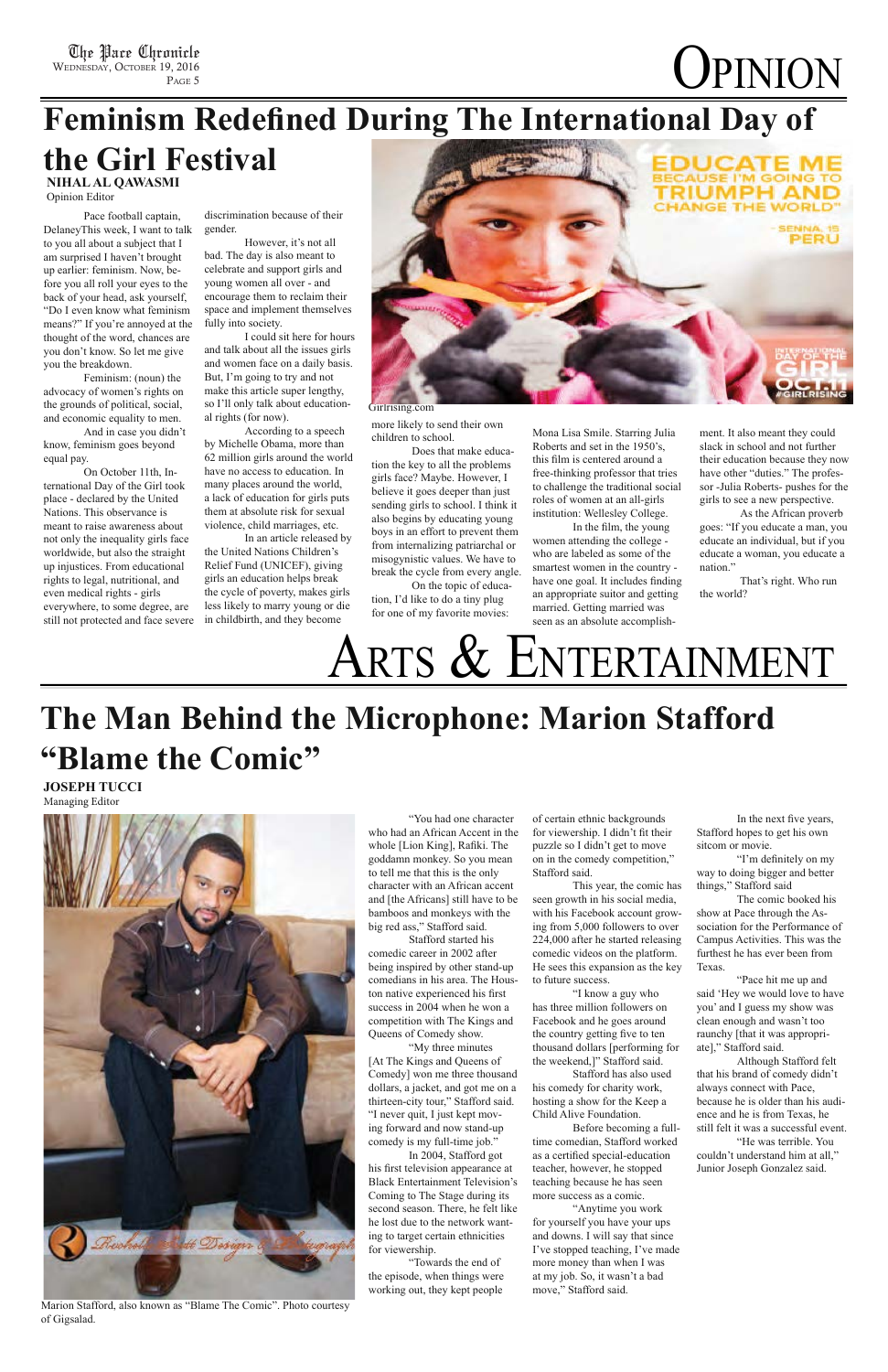# HEALTH & BEAUTY

## **Are You Washing Your Towels Enough?**

 The efforts people will go to for perfect skin knows no bounds, whether it's purchasing expensive lotions and serums or having specifc beauty regimens. Despite all that hard work, could there be something sabotaging your journey to perfect skin? As a matter of fact, there could be.

 Towels are a bathroom necessity, everybody knows it. No matter what you're doing, if it involves your body and some water, a towel will more than likely be in the midst. But towels are the perfect places for bacteria and germs to cohabitate. More specifcally, bacteria that can cause breakouts and other health issues. There are a lot of disgusting things that can be found in face, bath, and body towels. For example, bacteria is all around - and on - us, it flourishes in moist places (i.e. used bathroom towels). Also, the looped fbers found in the towels are perfect places for bacteria to hide and set up camp, so have fun with that fact. According to New York dermatologist, Dr. Whitney Bowe, using an unclean and possibly infected towel can cause problems like bacterial infections, fungal infections, and minor breakouts, but in more serious cases MRSA and staph infections can spread through unsanitary towels. Even the most unlikely viruses like a cold, the fu, and pink eye, can hide in towels. Those who are prone to breakouts an unclean bath towel can be a catalyst for acne.



 "If makeup is on the towel, then rubbing it into the skin can exacerbate acne," said Bowe. "And if the prospect of bacteria isn't enough, simply rubbing your face or body with a towel can also cause acne because of friction against the skin."

 "I love the taste of coffee and will still get a coffee probably once a week, just for the taste, but I like taking caffeine pills," Pace junior Josie Lovallo said. "They are more cost efficient than buying a cof-

After all that, one might

ask, "How often should I be washing my towels?" The answer is quite simple, you might want to wash your towel after it has been used three times. It's important that you think in uses and not days when it comes to your clean towel needs because some people shower more than once a day, where some do not

bathe everyday. But if you don't have an abundance of time to do laundry a few times a week, you can stick to washing your towels every three to six days.

 When you wash said towels, make sure you are using hot water and use bleach, or a bleach substitute, and dry for 45 minutes. If you are using

detergent, go for one that says "free and clear", meaning sans fragrances and perfumes, which will help with eliminating acnecausing skin irritants.

### **JANINE JONES**

Copy Editor

 Caffeine is a stimulant of the central nervous system that provides energy and alertness. Caffeinated beverages, such as coffee, tea and sodas, are common among most people to provide energy throughout the day. Recently, caffeine pills have emerged as a popular trend and are preferred over caffeinated beverages.

 Caffeine pills are around the same size as an Advil, or Ibuprofen capsule, and contain 200mg of caffeine per pill. This is equal to about two cups of coffee. It is not recommended to consume more than 400mg of caffeine per day for men or women. Two caffeine pills are equivalent to four cups of coffee, which is the maximum recommended daily dose.

fee every morning and are easy to take when I wake up or before I leave for class."

 A bottle of caffeine pills ranges from eight dollars to ten dollars, at CVS or Walgreens, and contains 40 to 60 pills.

 According to Julie Boehlke of Livestrong, "Popping an additional caffeine pill to get more energy and stamina can be easy, but doing so can be dangerous. Consuming over 500 mg a day is considered heavy use. You may begin to experience extreme nervousness, insomnia, rapid or irregular heartbeat, muscle tremors, nausea, irritability, and restlessness."

 The side effects of caffeine pills are dependent on the dosage consumed and the person's tolerance to caffeine.

 "One pill of around 100 to 300 mg of caffeine will generally feel like you have consumed between two to four cups of coffee," Boehlke said. "At this point, you will begin to feel alerted and more aware of your



# **CAFFEINE PILLS**

surroundings and will be able to

focus and concentrate better." The sudden rush of

energy provided from a caffeine pill may tempt consumers to take more than the recommended dose. Overdosing on caffeine can cause dizziness, insomnia, headache, fever, irritability,

hallucinations, confusion, chest pain, irregular or fast heartbeat, uncontrollable muscle movements, and convulsions. Caffeine pills should be taken with caution at all times.

# **The Hazardous Effects of Taking Caffeine Pills**

### **ELISE ADAMS**

Layout Editor

### Courtesy of Terapeak

Courtesy of Pixabay.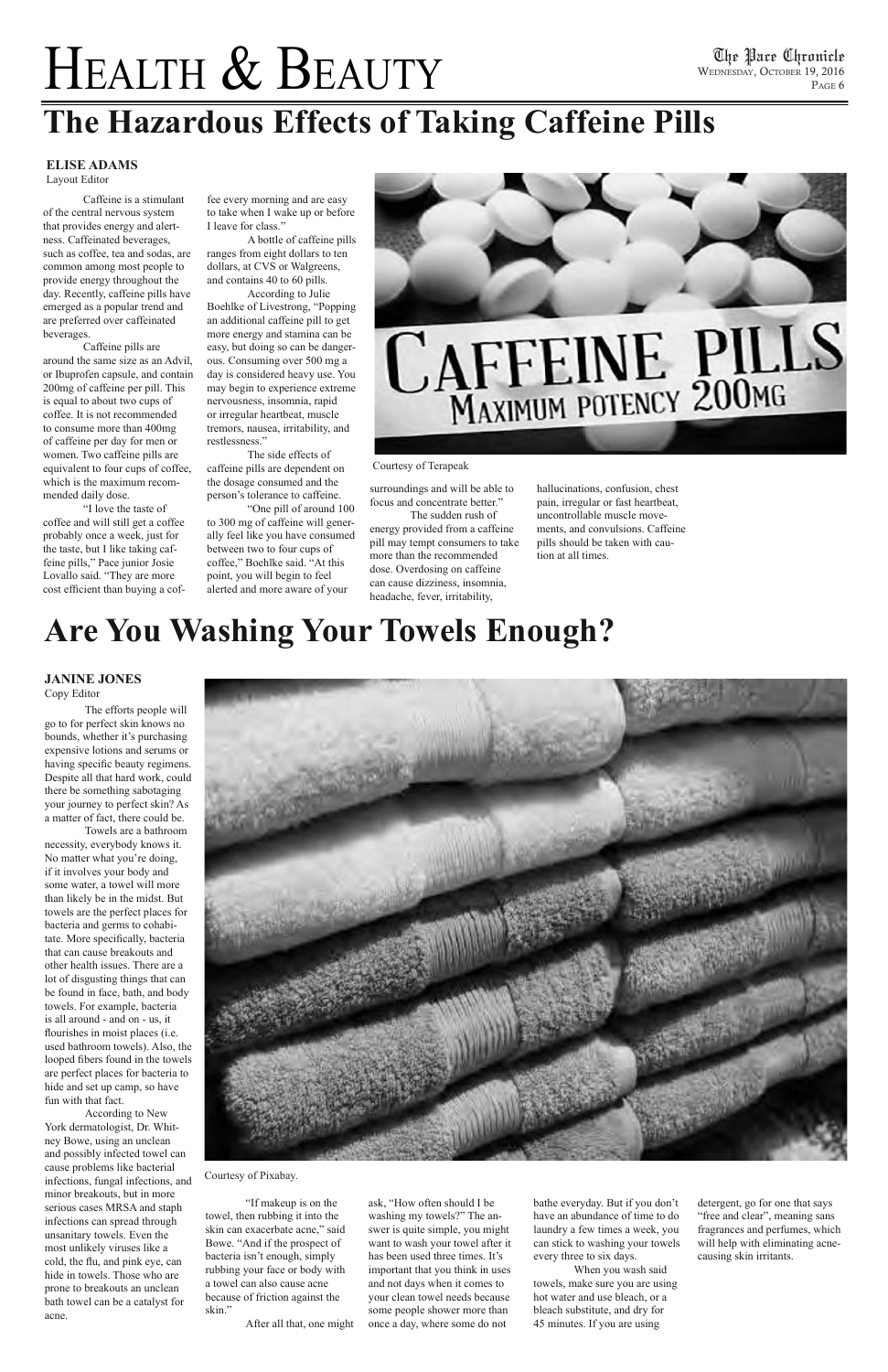# **African Swimmer Standing High Atop The Podiums At**

### **Pace**

 One of Pace's most successful men's swimmers this year, Andresious Cyprianos, has received multiple awards and honors, something he would have never dreamed of growing up in Zimbabwe.

 Swimming has been a passion of Cyprianos since his childhood in Bulawayo, Zimbabwe. Growing up in a thirdworld country, however, was enough for him to realize that he needed a change.

 When the opportunity to swim at the collegiate level in America arose, he didn't pass on in.

"Pace offered me a

great opportunity to succeed here so I could not turn it down," Cyprianos said. "I have also always wanted to live here in New York."

 Cyprianos loves competition at Pace and being a part of a team sport that he competes on a regular basis, but this was not the case back home.

> literally get into the pool and do what I wanted to."

 "I went from a club where I was the oldest by three years so there was no competition," Cyprianos said. "Here at Pace, it is just competition everywhere."

# **SPORTS**

 Training regimens have also been different. The swim team has access to the pool year round and has off-season training eight hours a week, unlike Zimbabwe.

 "When I was home, there was no heat in the pools so we could only swim in the summer," the sophomore said. "So in the winter there was no swimming at all."

 Helping lead workouts was Cyprianos' head coach Dan Allen, something that Cyprianos did not have back home.

 "Back home when I swam I actually did not have a coach," Cyprianos said. "I would just have to pick up things that I saw other coaches do."

 But there was defnitely a learning curve that Cyprianos had to adjust to when he came to Pace.

 "I was not used to being told what to do when I swam," Cyprianos said. "I would just



 However, after adjusting to the routine at Pace, Cyprianos saw success in his game.

 At the 2016 Northeast-10 Conference Championships, he clocked in at 49.61 in

**SEAN BROWNE** Sports Editor

> the 100-yard butterfy, earning him a silver medal at the competition. This year he hopes to win a gold medal in that competition.

Cyprianos was also named on the 2016-17 Preseason All-Conference Team by CollegeSwimming.com.

# HIGHLIGHTS



Photo Courtesy of www.chronicle.com